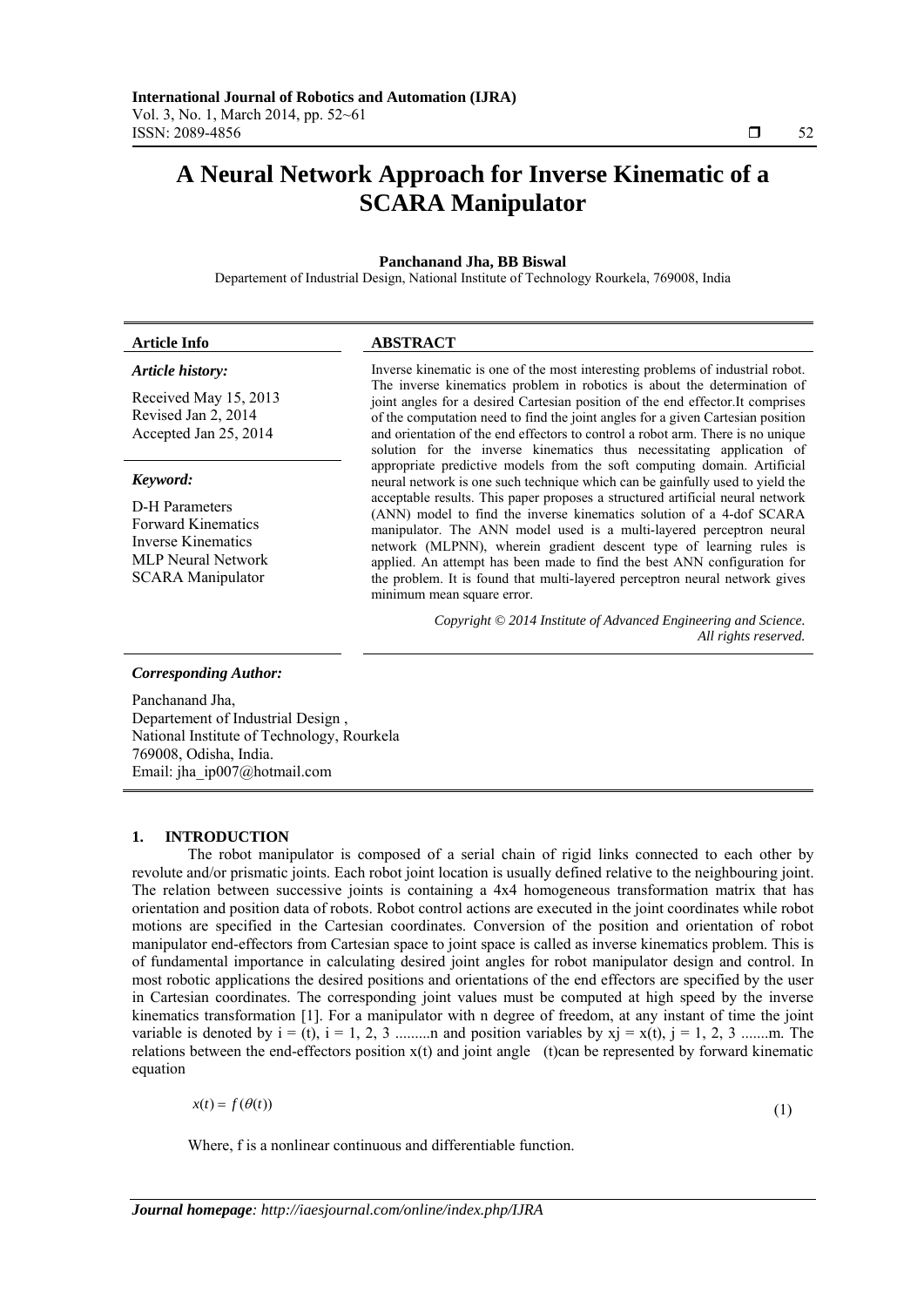On the other hand, with the desired end effectors position, the problem of finding the values of the joint variables is inverse kinematics, which can be solved by,

$$
\theta(t) = f'(x(t))\tag{2}
$$

Inverse kinematics solution is not unique due to nonlinear, uncertain and time varying nature of the governing equations [1]. The different techniques used for solving inverse kinematics can be classified as algebraic, geometric and iterative. The algebraic methods do not guarantee closed form solutions. In case of geometric methods, closed form solutions for the first three joints of the manipulator must exist geometrically. The iterative methods converge to only a single solution depending on the starting point and may not work near singularities[2], [3].

The forward kinematic equations always have a unique solution, and the resulting Neural net can be used as a starting point for further refinement when the manipulator does become available. Artificial neural network especially MLP (multi-layered perceptron) is used to learn the forward and the inverse kinematics equations of five degrees freedom (DOF) robot arm [4]. This unsupervised method learns the functional relationship between input (Cartesian) space and output (joint) space based on a localized adaptation of the mapping, by using the manipulator itself under joint control and adapting the solution based on a comparison between the resulting locations of the manipulator's end effectors in Cartesian space with the desired location [5].

The simulation and computation of inverse kinematics using multilayer perceptron neural network is particularly useful where less computation times are needed, such as in real-time adaptive robot control [6]. If the number of degrees of freedom increases, traditional methods will become more complex and quite difficult to solve inverse kinematics [7].Many research contributions have been made related to the neural network-based inverse kinematics solution of robot manipulators [8]. The present work proposes inverse kinematics solutions based on structured MLP that can be trained quickly.

Although the use of ANN is not new in the field of multi-objective and NP-hard problem to arrive at a very reasonable optimized solution, the multi layered neural network (MLPNN) has not been tried to solve inverse kinematics problem with 4-DOF manipulator. MLP neural network is used to find inverse kinematics solution which yields multiple and precise solutions with an acceptable error and are suitable for real-time adaptive control of robotic manipulators [9]. The study of previous work shows that the most of the researchers [10] and [11]have adopted methods like ANN, ANFIS etc. for simple problem. The features of MLPNN are found quite matching and hence suitable for the present problem having complexity and involving multiple parameters. Therefore, the main aim of this work is focused on minimizing the mean square error of the neural network-based solution of inverse kinematics problem. The result of each network is evaluated by using direct kinematics equations to obtain information about their error. In other words, the angles obtained for each joint are used to compute the Cartesian coordinate for end effector. The training data of neural network have been selected very precisely. Especially, unlearned data in each neural network have been chosen, and used to obtain the training set of the last neural network.

# **2. KINEMATIC MODELING OF SCARA MANIPULATOR**

The Denavit-Hartenberg (D-H) notation and methodology are used in this section to derive the kinematics of robot manipulator. The coordinate frame assignment and the DH parameters are depicted in Figure 1, and listed in Table 1 respectively, where to represents the local coordinate frames at the five joints respectively, represents the local coordinate frame at the end-effector, where θi represents rotation about the Z-axis, αi rotation about the X-axis, transition along the Z-axis, and transition along the X-axis.

| Table 1. The D-H Parameters |                                   |               |              |                        |  |  |
|-----------------------------|-----------------------------------|---------------|--------------|------------------------|--|--|
| Sl.                         | $\theta_i$ (degree)               | $d_i$<br>(mm) | $a_{i (mm)}$ | $\alpha_i$<br>(degree) |  |  |
|                             | $\theta_1 = \pm 120$              | $\theta$      | $a_1 = 250$  | $\theta$               |  |  |
| $\overline{c}$              | $\theta$ <sub>2</sub> = $\pm$ 130 | $\theta$      | $a_2=150$    | 180                    |  |  |
| 3                           | 0                                 | $d_3 = 150$   | 0            | $\theta$               |  |  |
| 4                           | $\theta_4$                        | $d_4 = 150$   | $\theta$     | 0                      |  |  |
|                             |                                   |               |              |                        |  |  |

*A Neural Network Approach for Inverse Kinematic of a SCARA Manipulator (Panchanand Jha)*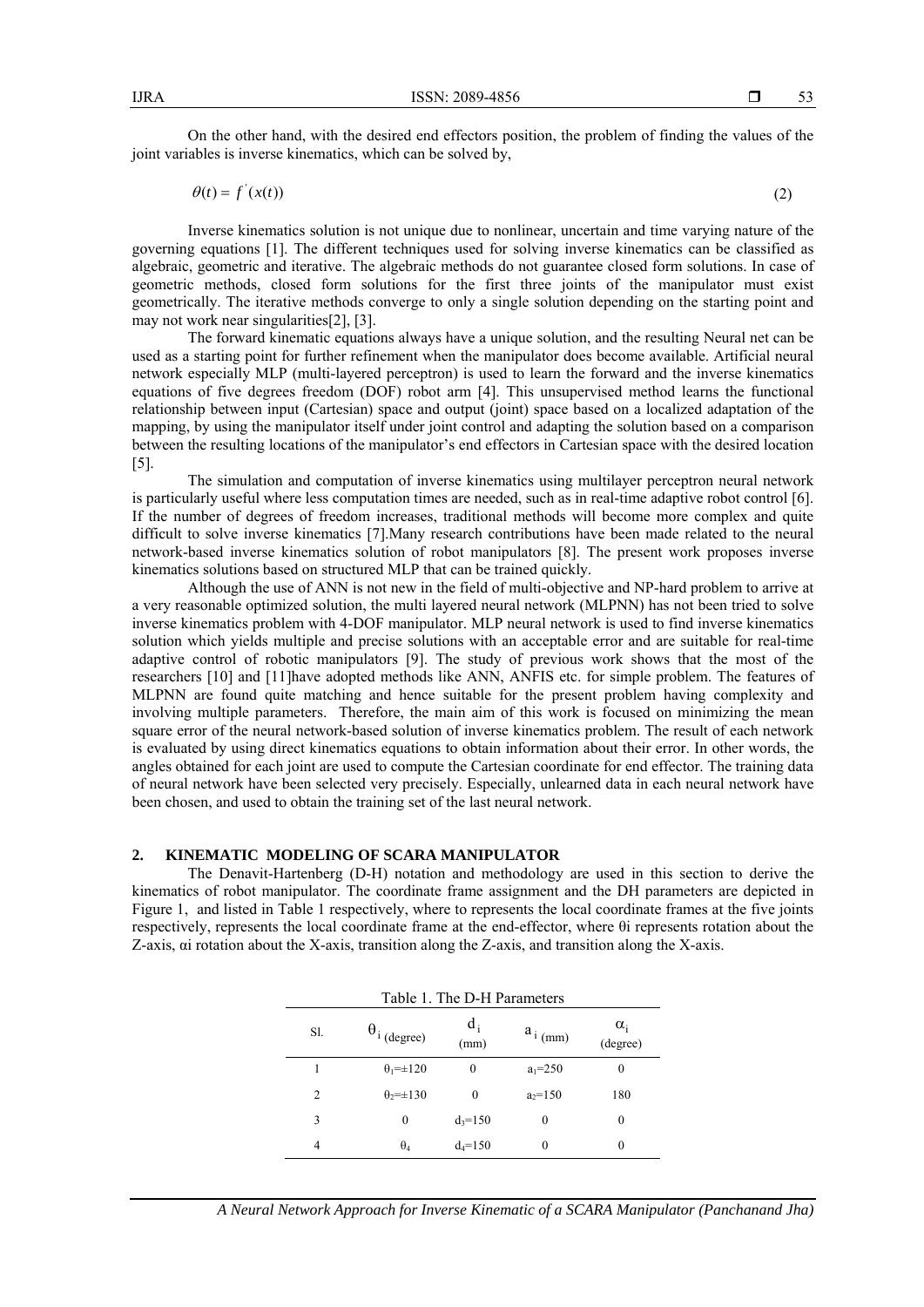The transformation matrix Ai between two neighbouring frames Oi−1 and Oi is expressed in equation (1) as,



Figure 1. D-H frames of the SCARA robot.

$$
A_i = \begin{bmatrix} \cos \theta_i & -\sin \theta_i \cos \alpha_i & \sin \theta_i \sin \alpha_i & a_i \cos \theta_i \\ \sin \theta_i & \cos \theta_i \cos \alpha_i & -\cos \theta_i \sin \alpha_i & a_i \sin \theta_i \\ 0 & \sin \alpha_i & \cos \alpha_i & d_i \\ 0 & 0 & 0 & 1 \end{bmatrix}
$$
(3)

manipulator can be derived by multiplying all the individual transformation matrices( ${}^{0}T_{4}$ ). By substituting the D-H parameters in Table 1 into equation (3), the individual transformation matrices  $A_1$  to A4 can be obtained and the general transformation matrix from the first joint to the last joint of the

$$
{}^{0}T_{4} = A_{1}A_{2}A_{3}A_{4} = \begin{bmatrix} n_{x} & o_{x} & a_{x} & p_{x} \\ n_{y} & o_{y} & a_{y} & p_{y} \\ n_{z} & o_{z} & a_{z} & p_{z} \\ 0 & 0 & 0 & 1 \end{bmatrix}
$$
 (4)

Where  $(p_x, p_y, p_z)$  represents the position and  $\{(n_x, n_y, n_z), (o_x, o_y, o_z), \text{ and } (a_x, a_y, a_z)\}\$ represents the orientation of the end-effector. The orientation and position of the end-effector can be calculated in terms of joint angles and the D-H parameters of the manipulator are shown in following matrix as:

$$
\begin{bmatrix} c_{124} & -s_{124} & 0 & a_1c_1 + a_2c_{12} \ s_{124} & c_{124} & 0 & a_1s_1 + a_2s_{12} \ 0 & 0 & 1 & -d_3 - d_4 \ 0 & 0 & 0 & 1 \end{bmatrix}
$$
 (5)

$$
\theta_2 = \tan^{-1}\left(\frac{s_2}{c_2}\right) = \tan^{-1}\left[\frac{\pm 2a_1a_2\sqrt{1 - {c_2}^2}}{p_x^2 + p_y^2 - a_1^2 - a_2^2}\right]
$$
(6)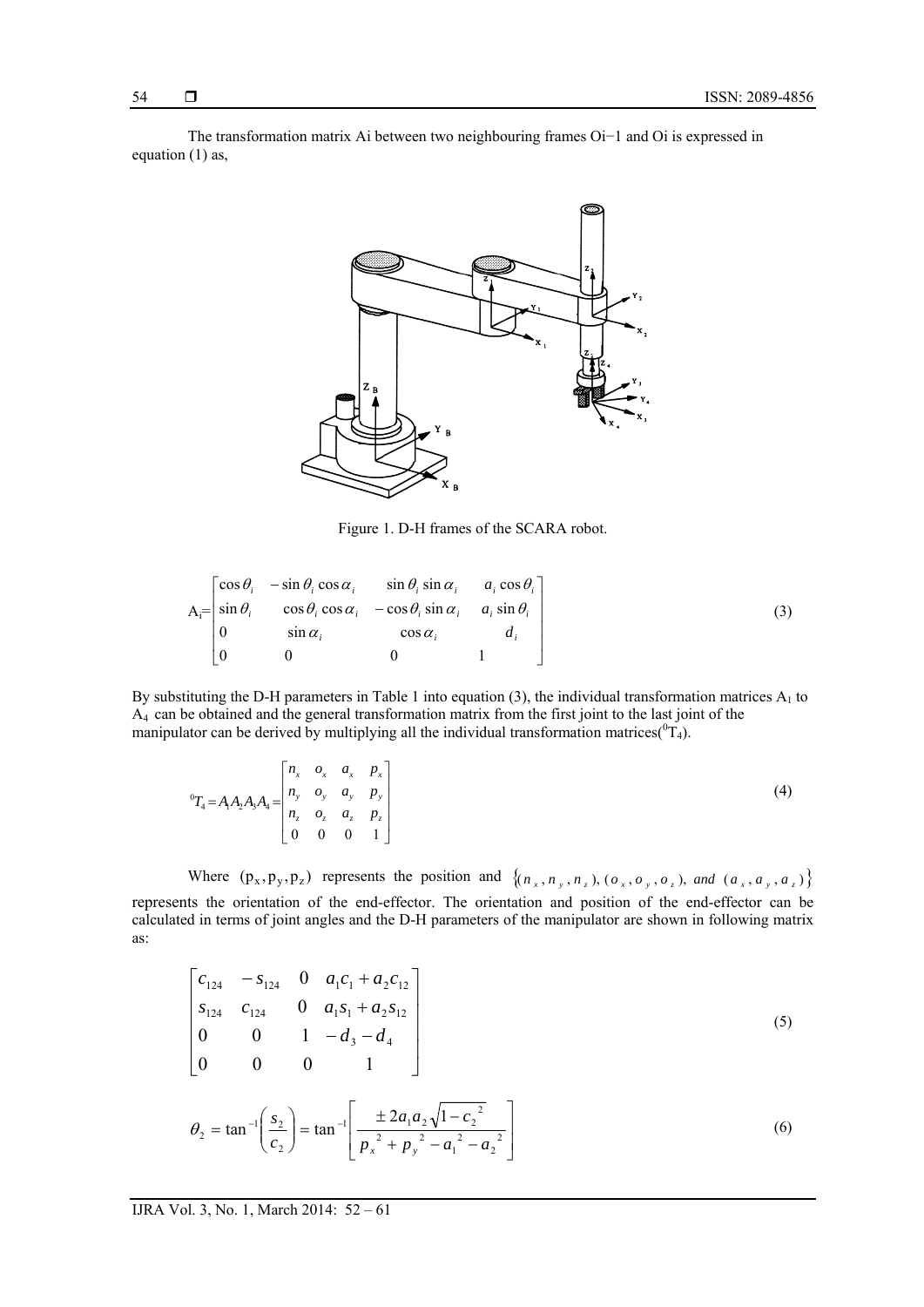$$
\theta_1 = \tan^{-1} \left( \frac{s_1}{c_1} \right) = \tan^{-1} \left[ \frac{\left( a_1 + a_2 c_2 \right) p_y - a_2 s_2 p_x}{\left( a_1 + a_2 c_2 \right) p_x + a_2 s_2 p_y} \right] \tag{7}
$$

$$
d_3 = -p_z - d_4 \tag{8}
$$

$$
\theta_4 = \tan^{-1} \left[ \frac{-n_x s_{12} + n_y c_{12}}{n_x c_{12} + n_y s_{12}} \right] \tag{9}
$$

It is obvious from the representation given in equations (7) through (9) that there exist multiple solutions to the inverse kinematics problem. The above derivations with various conditions being taken into account provide a complete analytical solution to inverse kinematics of arm. So to know which solution holds good to study the inverse kinematics, all joints variables are obtained and compared using forward kinematics solution. This process is been applied for  $\theta_1$ ,  $\theta_2$ ,  $d_3$  and  $\theta_4$ , to choose the correct solution, all the four sets of possible solutions (joint angles) calculated, which generate four possible corresponding positions and orientations using the forward kinematics.

# **3. MULTI-LAYERED PERCEPTRON NEURAL NETWORK APPLICATION FOR SCARA MANIPULATOR**

It is well known that neural networks have the better ability than other techniques to solve various complex problems. Inverse kinematics is a transformation of a world coordinate frame  $(X, Y, and Z)$  to a link coordinate frame  $(\theta_1, \theta_2, d_3, and \theta_4)$ . This transformation can be performed on input/output work that uses an unknown transfer function. MLP neural network's neuron is a simple work element, and has a local memory. A neuron takes a multi-dimensional input, and then delivers it to the other neurons according to their weights. This gives a scalar result at the output of a neuron. The transfer function of an MLP, acting on the local memory, uses a learning rule to produce a relationship between the input and output. For the activation input, a time function is needed.



Figure 2. Multi-layered perceptron neural network structure

We propose the solution using a multi-layered perceptron with back-propagation algorithm for training. The network is then trained with data for a number of end effector positions expressed in Cartesian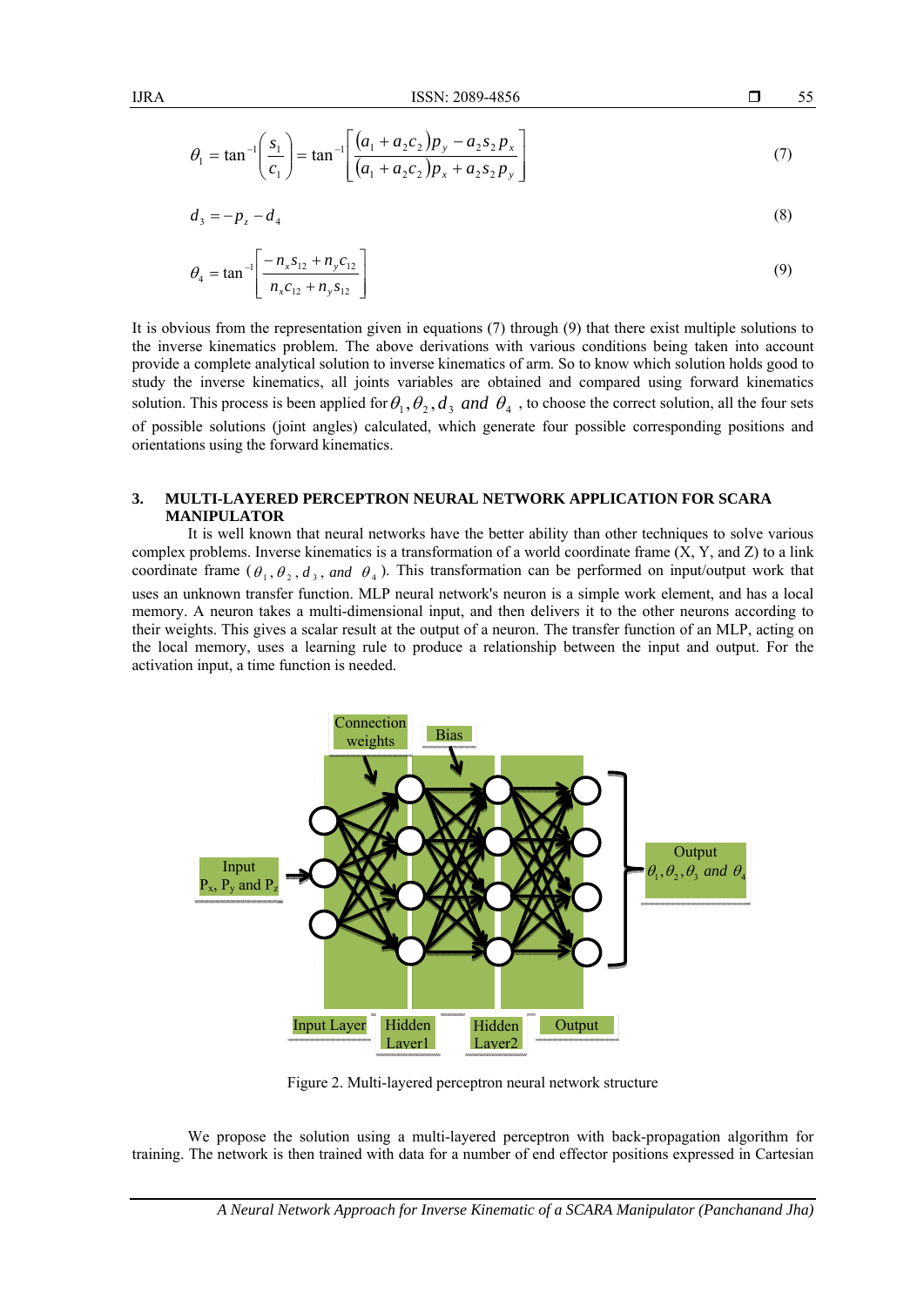co-ordinates and the corresponding joint angles. The data consist of the different configurations available for the arm.

A block diagram of the structure is shown in Figure 2. The signals,  $O_{\text{in}}$ , are presented to a hidden layer neuron in the network via the input neurons. Each of the signals from the input neurons is multiplied by the value of the weights of the connection,  $w_i$ , between the respective input neurons and the hidden neuron.

The network uses a learning mode, in which an input is presented to the network along with the desired output and the weights are adjusted so that the network attempts to produce the desired output. Weights after training contain meaningful information whereas before training they are random and have no meaning.

Net input of hidden neurons (for  $k$  inputs) =

$$
n_{h} = \sum_{j=1}^{k} w_{j} \times o_{jn} \tag{10}
$$

The output,  $O<sub>mi</sub>$  of a hidden neuron as a function of its net input is described in equation (10). The sigmoid function is:

$$
Output = o_{mj} = \frac{1}{1 + e^{-n_h}}
$$
\n(11)

Once the outputs of the hidden layer neurons have been calculated, the net input to each output layer is calculated in a similar manner as in equation (11).

$$
\delta = f(n)(d - o_m) \tag{12}
$$

$$
\delta = o_m(1 - o_m)(d - o_m) \tag{13}
$$

Where d is the target or desired value, and  $O<sub>m</sub>$  is the actual value from output neuron after going through the feed forward calculation. The error calculation was implemented on a neuron-by-neuron basis over the entire set (epoch) of patterns. This error value  $\delta$  was used to perform the appropriate weight adjustments of the weight connection between the output layer and hidden layer.

$$
\delta_h = f' (n_h) \sum_{l=0}^{k_l} w_{lh} \delta_l = o_h (1 - o_h) \sum_{l=0}^{k_l} w_{lh} \delta_l
$$
\n(14)

Where  $\delta_h$ the error value of the hidden layer is,  $\delta_l$ is the error value of the output layer, O<sub>h</sub>is the output of the sigmoid function and  $W_{\text{th}}$  is the connection weights between the output and hidden layers. The weight changes were calculated according to equation (14).

$$
w(old) = w(new) + \eta \delta_0 + \alpha [w(old)]
$$
\n(15)

The aim of the training phase is to minimize this average sum squared error over all training patterns. The speed of convergence of the network depends on the training rate,  $\eta$  and the momentum factor, α. In this work, a two hidden layer neural network with three inputs,  $P_x$ ,  $P_y$  and  $P_z$ , and four outputs,  $θ_1$ ,  $θ_2$ ,  $d_3$ , and  $\theta_4$  was trained using the back-propagation algorithm described earlier, along a trajectory of the endeffector in the x-y plane.

# **4. RESULTS AND PERFORMANCE ANALYSIS**

The proposed work is performed on the Matlab Neural Networks Toolbox. In this work the training data sets were generated by using equations (3) through (9). A set of 1000 data was first generated as per the formula for the input parameter  $P_x$ ,  $P_y$  and  $P_z$  coordinates in mm. These data sets were the basis for the training, evaluation and testing the MLP model. Out of the sets of 1000 data, 900 were used as training data and 100 were used for testing for MLP as shown in Table 2. The following parameters were taken: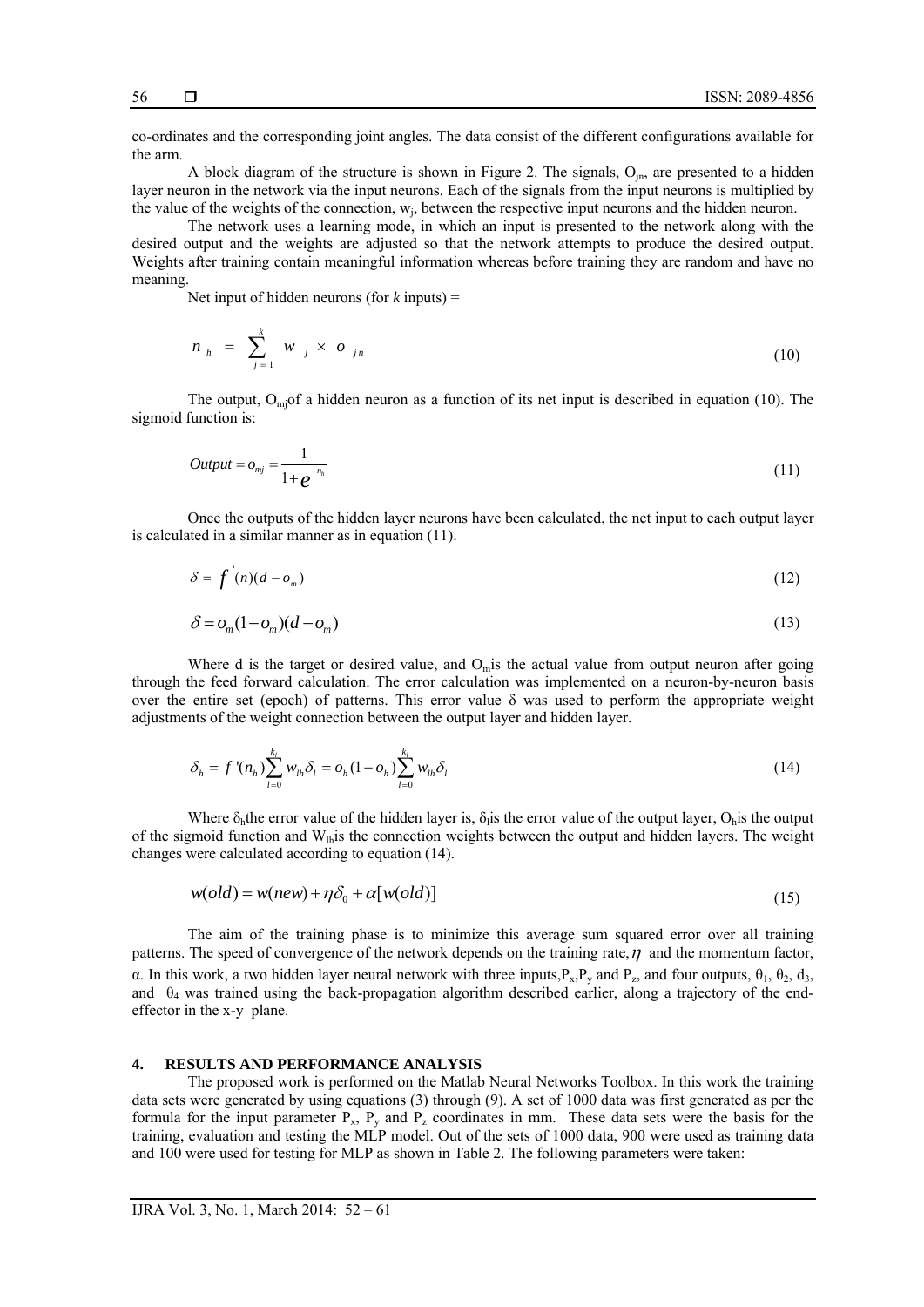| SI.            | Parameters              | Values taken |
|----------------|-------------------------|--------------|
| 1              | Learning rate           | 0.143        |
| $\overline{c}$ | Momentum parameter      | 0.43         |
| 3              | Number of epochs        | 10000        |
| 4              | Number of hidden layers | 2            |
| 5              | Number of inputs        | 3            |
| 6              | Number of output        | 4            |
| 7              | Target datasets         | 1000         |
| 8              | <b>Testing datasets</b> | 900          |
| 9              | Training datasets       | 100          |

Table 2. Configuration of MLPNN

Back-propagation algorithm was used for training the network and for updating the desired weights. In this work epoch based training method was applied.The formulation of the MLPNN model is a generalized one and it can be used for the solution of forward and inverse kinematics problem of manipulator of any configuration. However, a specific configuration has been considered in the present work only to illustrate the applicability of the method and the quality of the solution vis-à-vis other alternatives methods.

Table 3 gives the data for position of joints determined through analytical solution and that obtained from MLPNN model.

| S.N.         | position of joints determined through analytical method |             |          |            | position of joints determined through MLPNN |                       |                |            |
|--------------|---------------------------------------------------------|-------------|----------|------------|---------------------------------------------|-----------------------|----------------|------------|
|              |                                                         |             |          |            |                                             | method                |                |            |
|              | $\theta_1$                                              | $\theta_2$  | $d_3$    | $\theta_4$ | $\theta_1$                                  | $\theta$ <sub>2</sub> | d <sub>3</sub> | $\theta_4$ |
|              | $-120$                                                  | $-130$      | $\Omega$ | $\theta$   | $-113.1197$                                 | $-120.4097$           | 1.9361         | 12.3654    |
| $\mathbf{2}$ | $-119.7598$                                             | $-129.7397$ | 0.1502   | 0.3604     | $-113.0111$                                 | $-120.3419$           | 1.9116         | 11.1141    |
| 3            | $-119.5195$                                             | $-129.4795$ | 0.3003   | 0.7207     | $-112.898$                                  | $-120.2708$           | 1.918          | 9.1894     |
| 4            | $-119.2793$                                             | $-129.2192$ | 0.4505   | 1.0811     | $-112.7791$                                 | $-120.1963$           | 1.9657         | 7.2874     |
| 5            | $-119.039$                                              | $-128.959$  | 0.6006   | 1.4414     | $-112.6539$                                 | $-120.1186$           | 2.0591         | 6.3943     |
| 6            | $-118.7988$                                             | $-128.6987$ | 0.7508   | 1.8018     | $-112.5221$                                 | $-120.038$            | 2.1975         | 6.7014     |
| 7            | $-118.5586$                                             | $-128.4384$ | 0.9009   | 2.1622     | $-112.3838$                                 | $-119.955$            | 2.3748         | 7.4709     |
| $\,$ 8 $\,$  | $-118.3183$                                             | $-128.1782$ | 1.0511   | 2.5225     | $-112.2392$                                 | $-119.8702$           | 2.5785         | 8.1229     |
| 9            | $-118.0781$                                             | $-127.9179$ | 1.2012   | 2.8829     | $-112.0893$                                 | $-119.7842$           | 2.7859         | 8.5513     |
|              |                                                         |             |          |            |                                             |                       |                |            |
|              |                                                         |             |          |            |                                             |                       |                |            |
|              |                                                         |             |          |            |                                             |                       |                |            |
|              |                                                         |             |          |            |                                             |                       |                |            |
| 10           | $-117.8378$                                             | $-127.6577$ | 1.3514   | 3.2432     | $-111.9351$                                 | $-119.6977$           | 2.9617         | 8.8311     |
| 11           | $-117.5976$                                             | $-127.3974$ | 1.5015   | 3.6036     | $-111.7779$                                 | $-119.6114$           | 3.0593         | 9.0413     |
| 12           | $-117.3574$                                             | $-127.1371$ | 1.6517   | 3.964      | $-111.6191$                                 | $-119.5259$           | 3.0365         | 9.2422     |
| 13           | $-117.1171$                                             | $-126.8769$ | 1.8018   | 4.3243     | $-111.4604$                                 | $-119.4418$           | 2.8917         | 9.4813     |
| 14           | $-116.8769$                                             | $-126.6166$ | 1.952    | 4.6847     | $-111.303$                                  | $-119.3594$           | 2.6945         | 9.7883     |
| 15           | $-116.6366$                                             | $-126.3564$ | 2.1021   | 5.045      | $-111.1486$                                 | $-119.2791$           | 2.5521         | 10.1545    |
| 16           | $-116.3964$                                             | $-126.0961$ | 2.2523   | 5.4054     | $-110.998$                                  | $-119.2007$           | 2.5246         | 10.5178    |
| 17           | $-116.1562$                                             | $-125.8358$ | 2.4024   | 5.7658     | $-110.8523$                                 | $-119.1243$           | 2.6043         | 10.7578    |
| 18           | $-115.9159$                                             | $-125.5756$ | 2.5526   | 6.1261     | $-110.7119$                                 | $-119.0495$           | 2.7826         | 10.7483    |
| 19           | $-115.6757$                                             | $-125.3153$ | 2.7027   | 6.4865     | $-110.577$                                  | $-118.9759$           | 3.0739         | 10.5484    |
| 20           | $-115.4354$                                             | $-125.0551$ | 2.8529   | 6.8468     | $-110.4473$                                 | $-118.9028$           | 3.454          | 10.6648    |

Table 3. Comparison between analytical solution and MLPNN solution

Table 4. Regression analysis

| Sl. | <b>Regression Coefficient</b><br>(R) | Mean<br>Square Error | Epoch<br>Number | Resolution through AdeptOne robot<br>with smart controller user's guide | Resolution<br>through MLPNN |
|-----|--------------------------------------|----------------------|-----------------|-------------------------------------------------------------------------|-----------------------------|
|     | 0.99824                              | 0.0076               | 2632            | $0.00078^{\circ}$                                                       | $0.000778^0$                |
|     | 0.99519                              | 0.00471              | 10000           | $0.00312^0$                                                             | $0.003104^0$                |
|     | 0.99972                              | 0.00028              | 10000           | $0.0033$ mm                                                             | 0.003299mm                  |
| 4   | 0.99928                              | 0.00072              | 10000           | $0.047^0$                                                               | $0.046966^0$                |

*A Neural Network Approach for Inverse Kinematic of a SCARA Manipulator (Panchanand Jha)*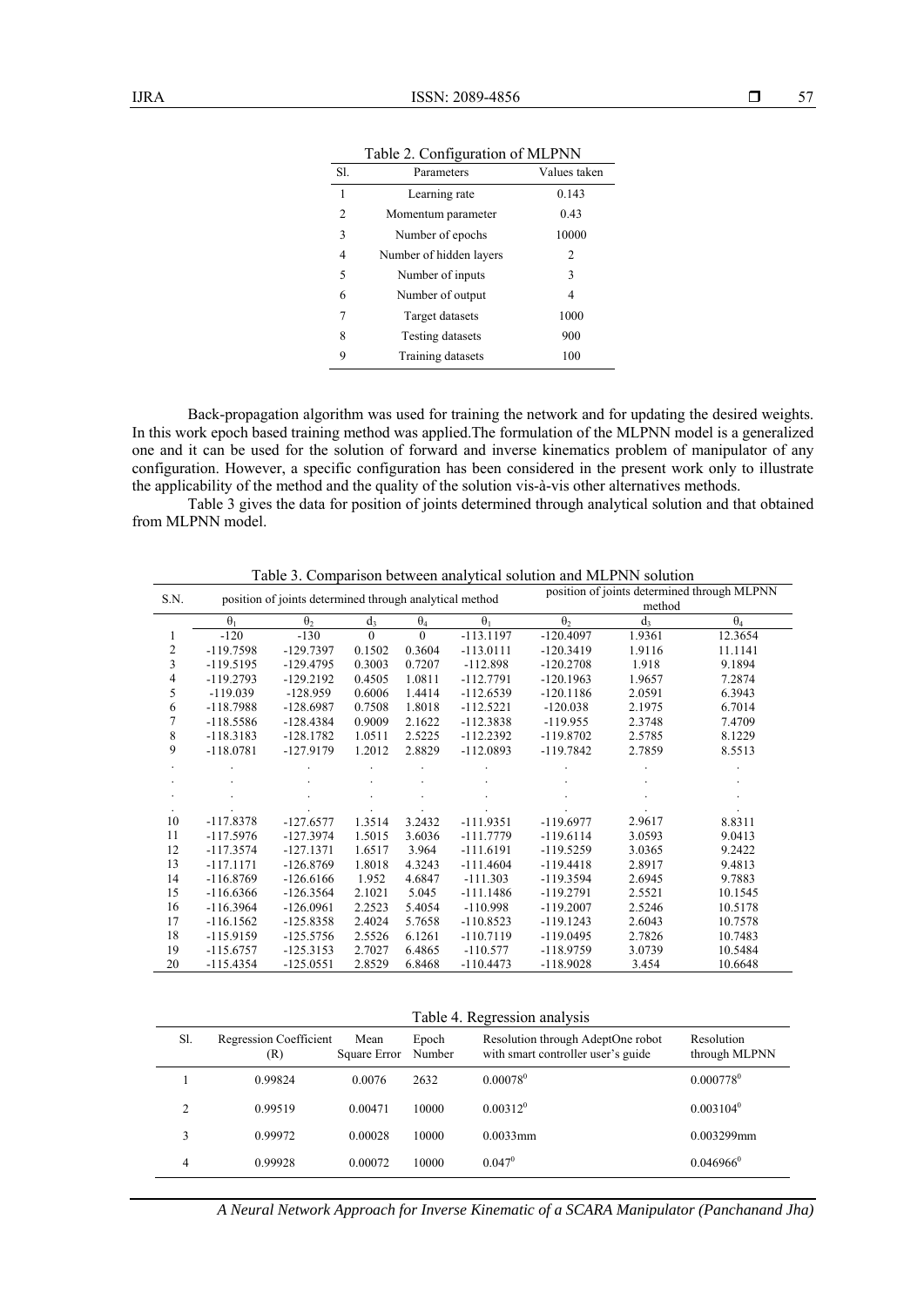This is consistent with our claim that it is a good strategy to train the ANN with a good representative set of fixed targets positions instead of variable target positions for the learning process that will introduce noise in the cost function and may result in poor convergence.

The mean square curves shown in Figure 3 through Figure 6exhibit the building knowledge procedure for the new path that gives an indication for the success of the proposed model. As shown in result, the used solution method gives the chance of selecting the output, which has the least error in the system. Hence, the solution can be obtained with less error as shown in Figures (3) through (6) for the best validation performance of the obtained data with the desired data.

Generalization tests were carried out with random target positions showing that the learned MLP generalize well over the whole space. From Table 4 we can understand the mean square error for all joint variables is quite closer to zero. The regression coeffiecint analysis as per Table 4that shows 99.9% matching for all joint variables which is acceptable for obtaiting inverse kinematics of the SCARA manipulator.Resolutions of the AdeptOne SCARA robot given in Table 4 (obtained from AdeptOne robot with smart controller user's guide) are compared with the resolution obtained from the MLPNN model. Figure 7 represents the graphical view of regression analysis.



Figure 3. Mean square error for  $\theta_1$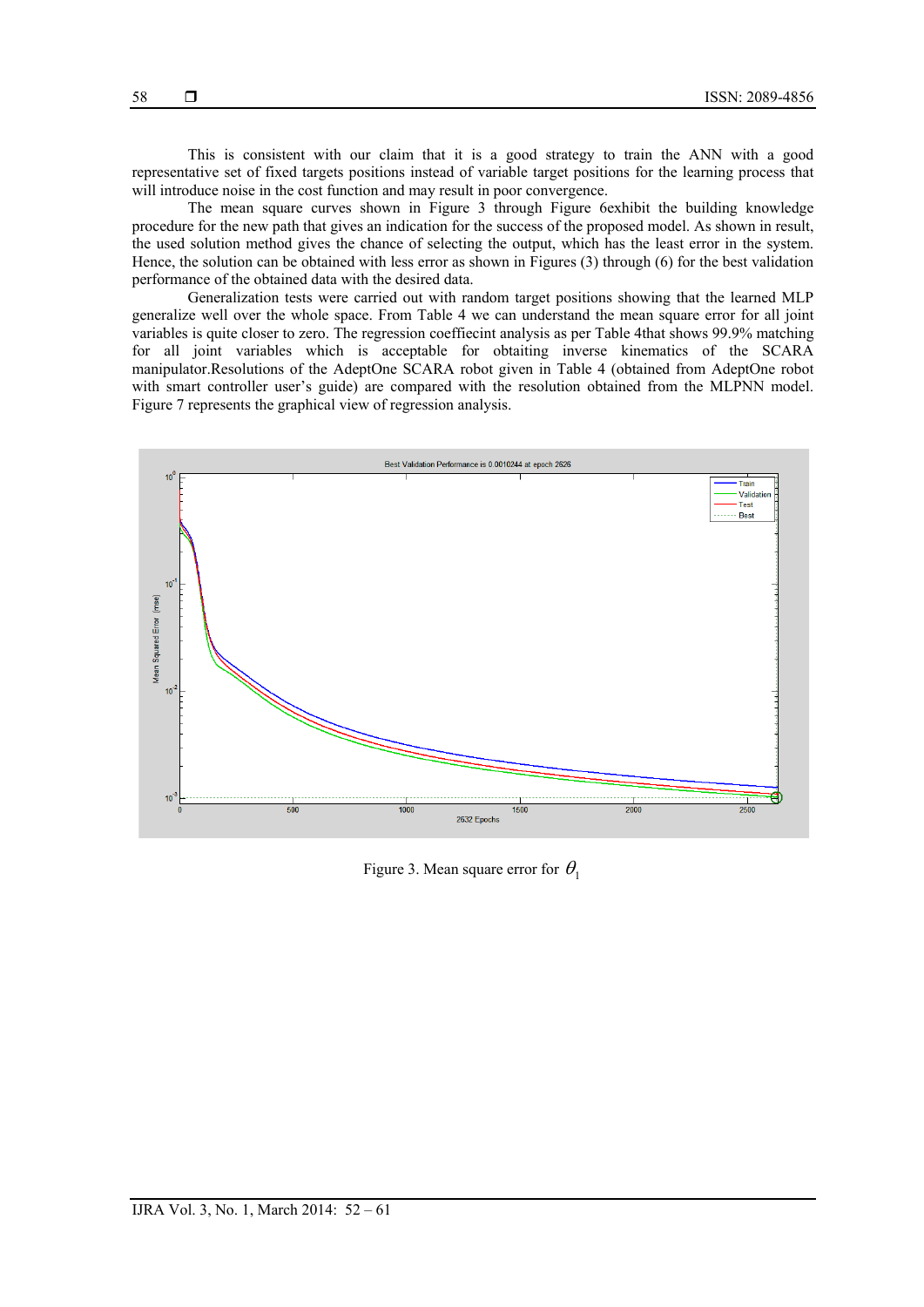59



Figure 4. Mean square error for  $\theta_2$ 



Figure 5. Mean square error for  $d_3$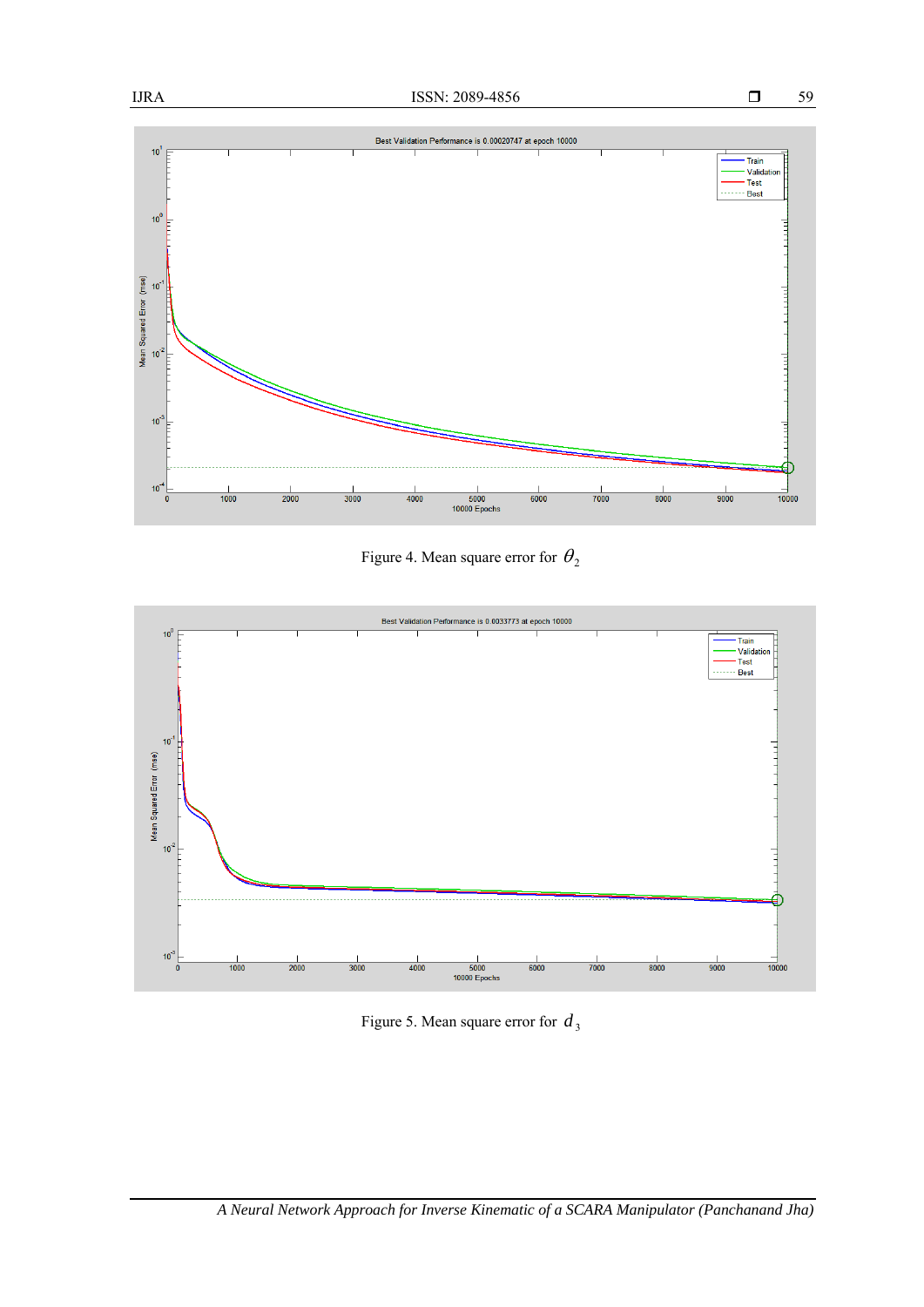